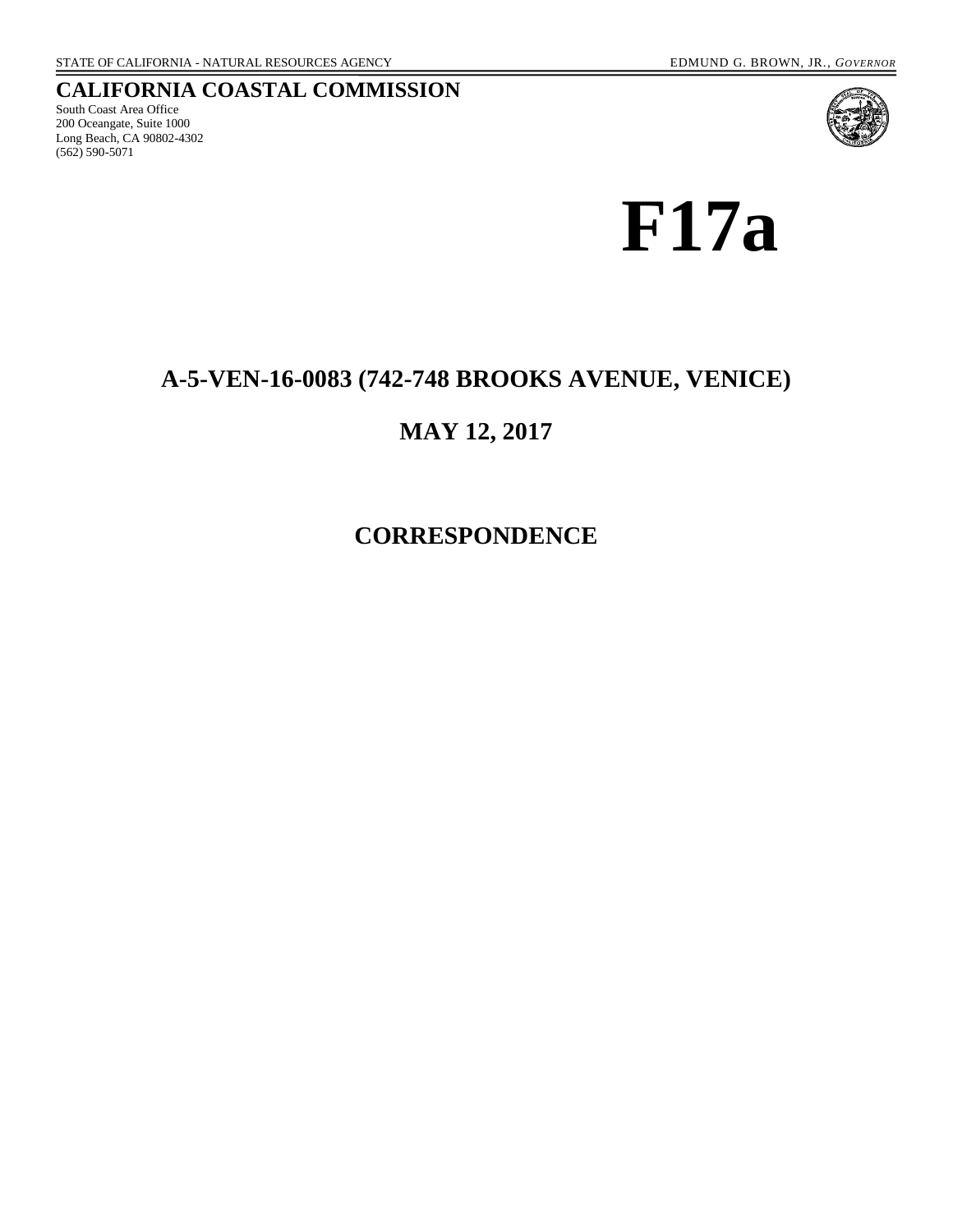From: [Rehm, Zach@Coastal](mailto:/O=MMS/OU=EXCHANGE ADMINISTRATIVE GROUP (FYDIBOHF23SPDLT)/CN=RECIPIENTS/CN=REHM, ZACH@CO19A9A1FF-42F5-4252-8464-12CCBA446B1F019) To: [Rehm, Zach@Coastal](mailto:Zach.Rehm@coastal.ca.gov) **Subject:** RE: **Date:** Thursday, May 11, 2017 4:55:10 PM

-----Original Message---- From: Ellen [[mailto:ellenthesignlady@netzero.net\]](mailto:ellenthesignlady@netzero.net) Sent: Tuesday, May 09, 2017 2:45 PM To: Hudson, Steve@Coastal Subject:

Hello,

I live next door to this project. The information that is stated in the Coastal Commission Report indicated that 2 houses were torn down. This is NOT correct. It was one small house. In addition, it is stated that 4 houses are to be built with detached garages. These detached garages have apartments on top of them, making this an 8 unit complex on a double lot. The owners have said that they are mother-in-law houses, trying to suggest that only mothers-in-law will be staying in them. In any case, no matter who lives in them, there are EIGHT UNITS.

The buildings are 3 stories high with deck roofs. There are two configurations. Two building 2-3 inches apart and then a space and two more.

Why did you approve this project? Venice is being raped by money hungry investors who could care less that Venice one was a thriving semi hippie community. It is slowly becoming a googlized nightmare. Why don't I sell, you ask? Because I want to do my part to try and save what is left of the city that I love.

Ellen Korak ellen the sign lady 310-980-8674 cell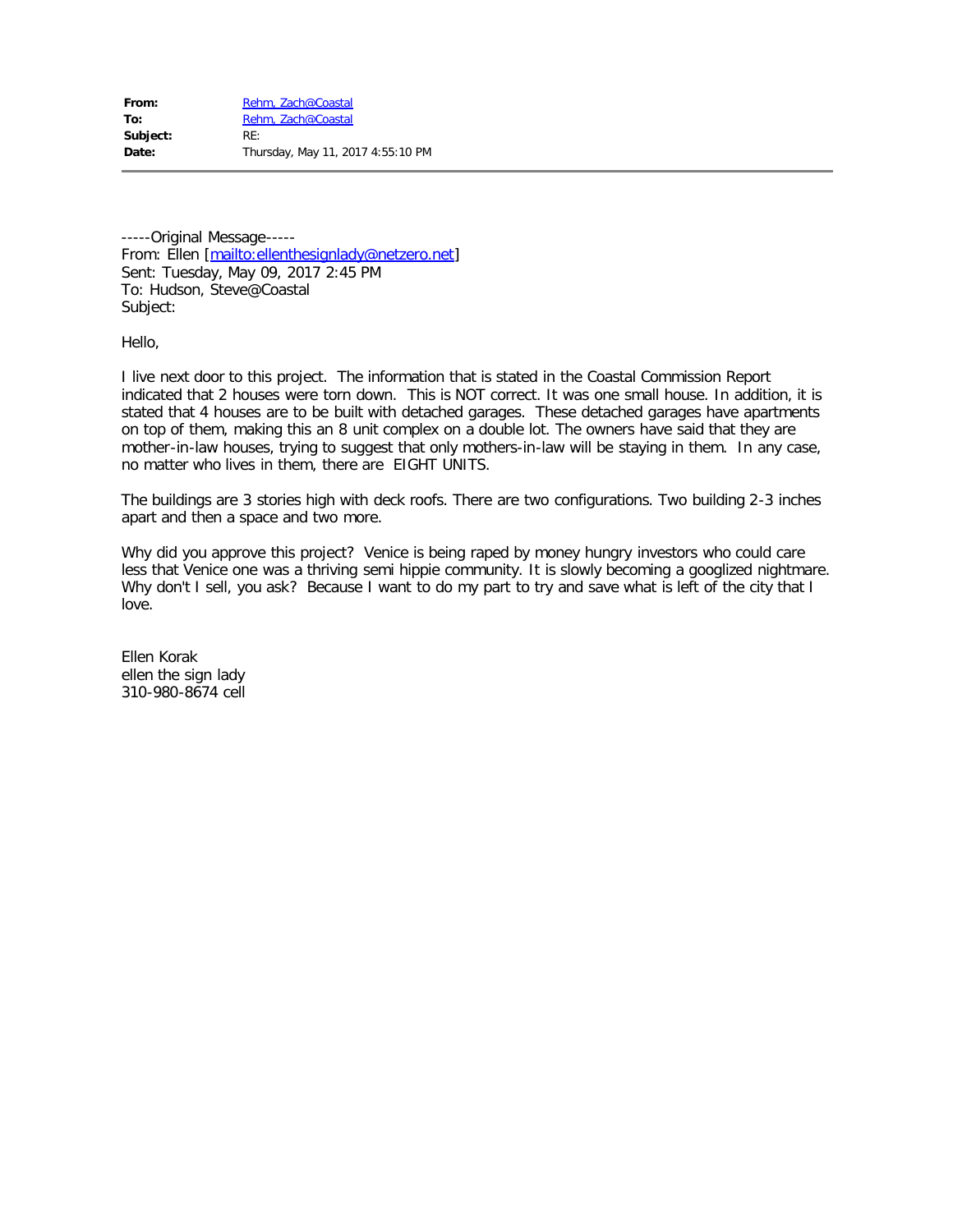# May 8, 2017

Via email to Steve Hudson

Honorable Commissioners Jack Ainsworth, Executive Director California Coastal Commission 45 Fremont Street, #2000 S.F., CA 94105

## OPPOSITION to Revised Findings A-5-VEN-16-0083 742-744-746-748 Brooks Ave, Venice

Dear Commissioners and Mr. Jack Ainsworth,

I am writing to express my concern that the Coastal Commission is not performing their duties to protect our neighborhood from over development.

The recent debacle at 742-748 Brooks Ave has put light on what appears to be a cozy relationship between the Developers and the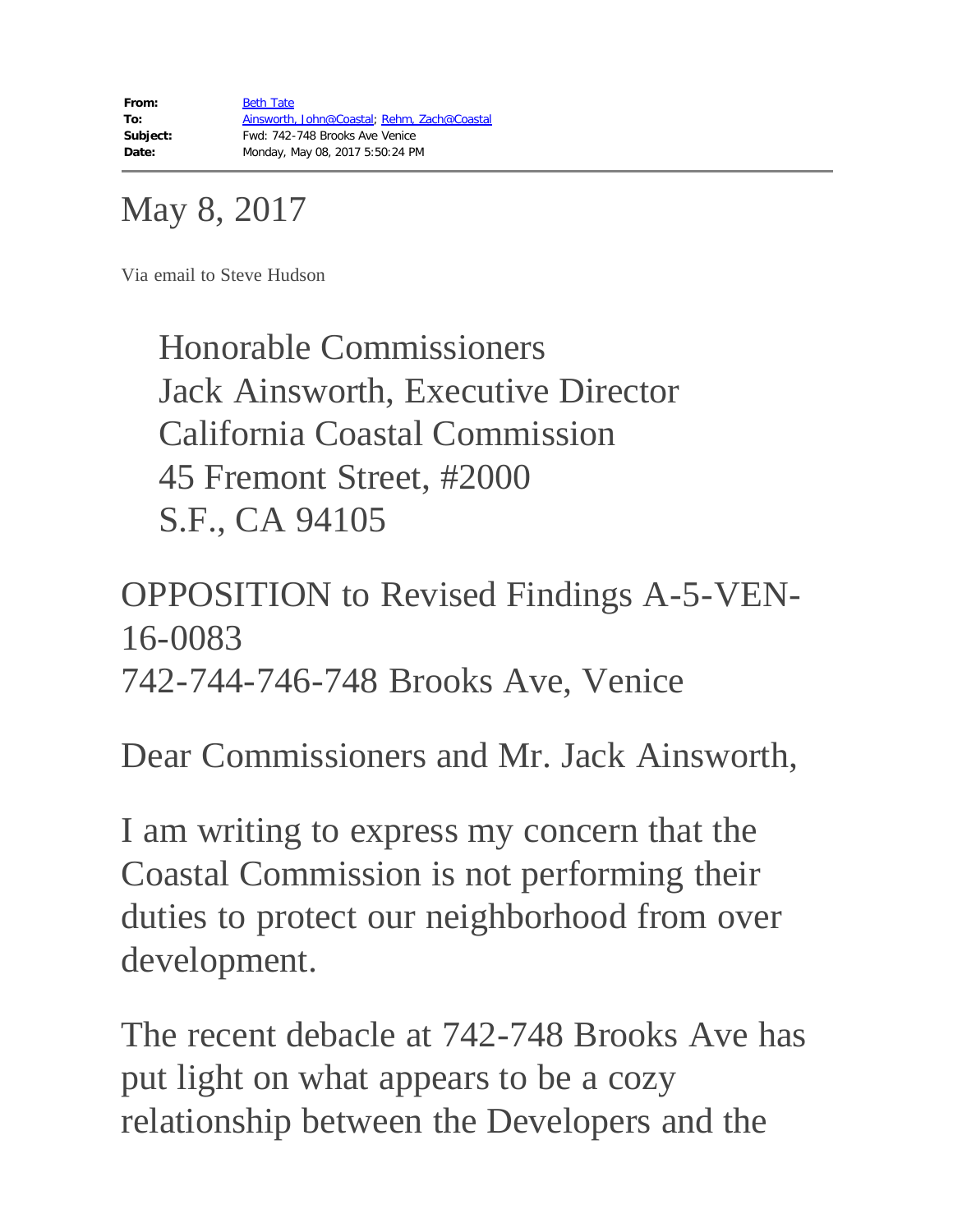City and Commission.

When the neighborhood began to experience redevelopment I was happy to see the influx of modern homes, most displaying creativity and retained the sense of "the individual."

But in the last couple of years it has become a free for all, mega cookie cutter corporate structures are grossly impacting our street and community.

Not sure you can do anything.

Beth Tate 845 Brooks Ave Venice CA 90291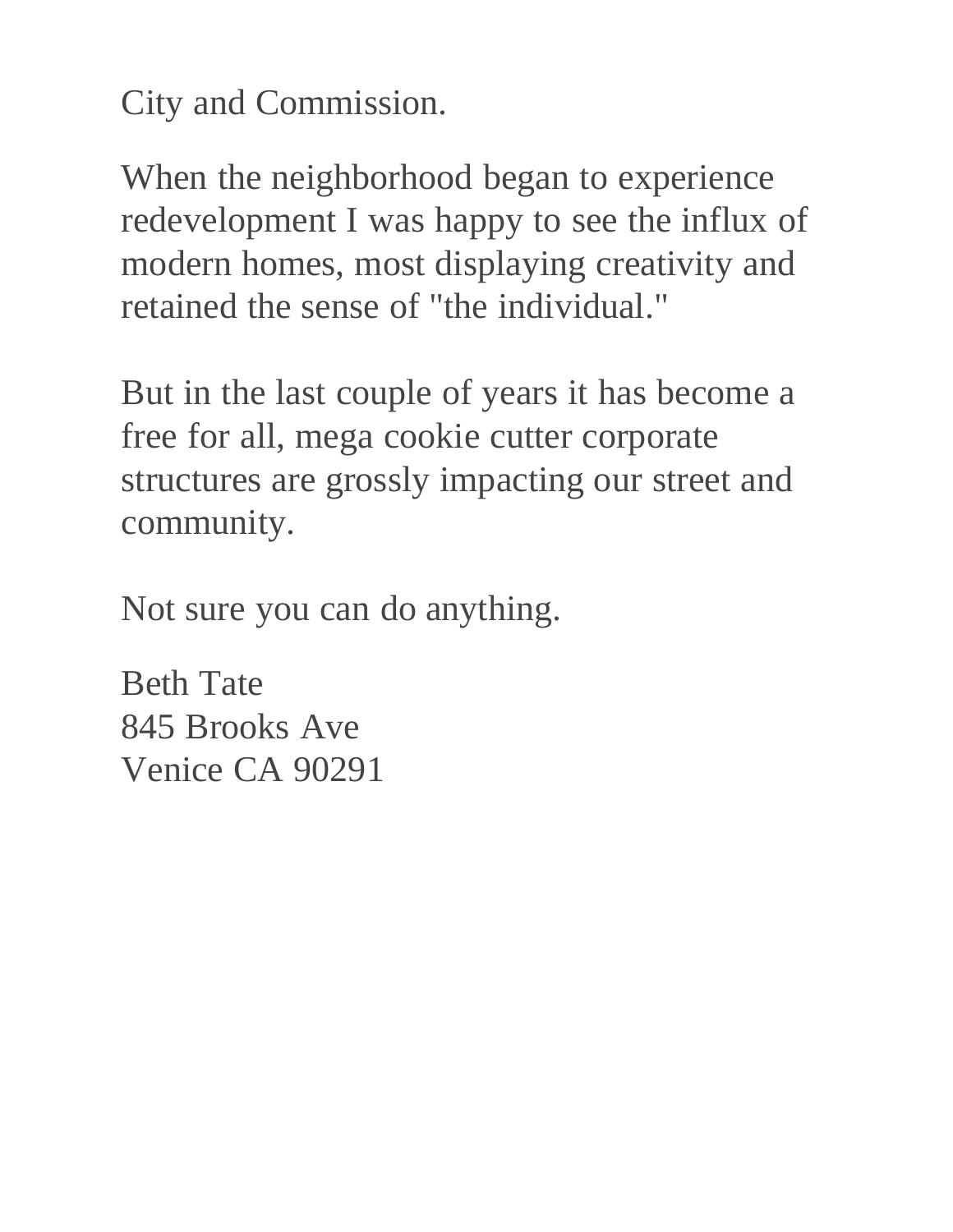| <b>Erik Arnesen</b>                         |
|---------------------------------------------|
| Hudson, Steve@Coastal                       |
| Ainsworth, John@Coastal; Rehm, Zach@Coastal |
| 742-748 Brooks project                      |
| Monday, May 08, 2017 1:48:23 PM             |
|                                             |

Dear Commissioners -

The saga of 742-748 Brooks has become a sad refrain on residents ability to exercise any control over the size, scale, and impact of development in our neighborhood - and I see this throughout Venice. This has now landed in your lap and although your staff found reasons to not approve this project the approval went forward anyway and now I have seen that the staff findings have been reshaped to fit your conclusion.

This project has been out of scale from the onset - it is needlessly overbuilt and has the potential to become four residential units and four rentals. I live in a coastal zone, I am a native of Southern California and have always considered my outdoor living space as part of my lifestyle. I am dismayed at the trend to build out and build up with no consideration for the characteristics that enhance our Southern California lifestyle. I have always thought of the Coastal Commission as being on my side protection and preservation of our coastal resource and in this case the watchdog on over built out of scale projects in a beach community.

I hope you can see that your original staff report that found this project incompatible still hold and that you can follow that report and look to mitigating the size and mass of this project.

Sincerely,

Erik Arnesen 708 Brooks Ave Venice 90291

24 year resident of Venice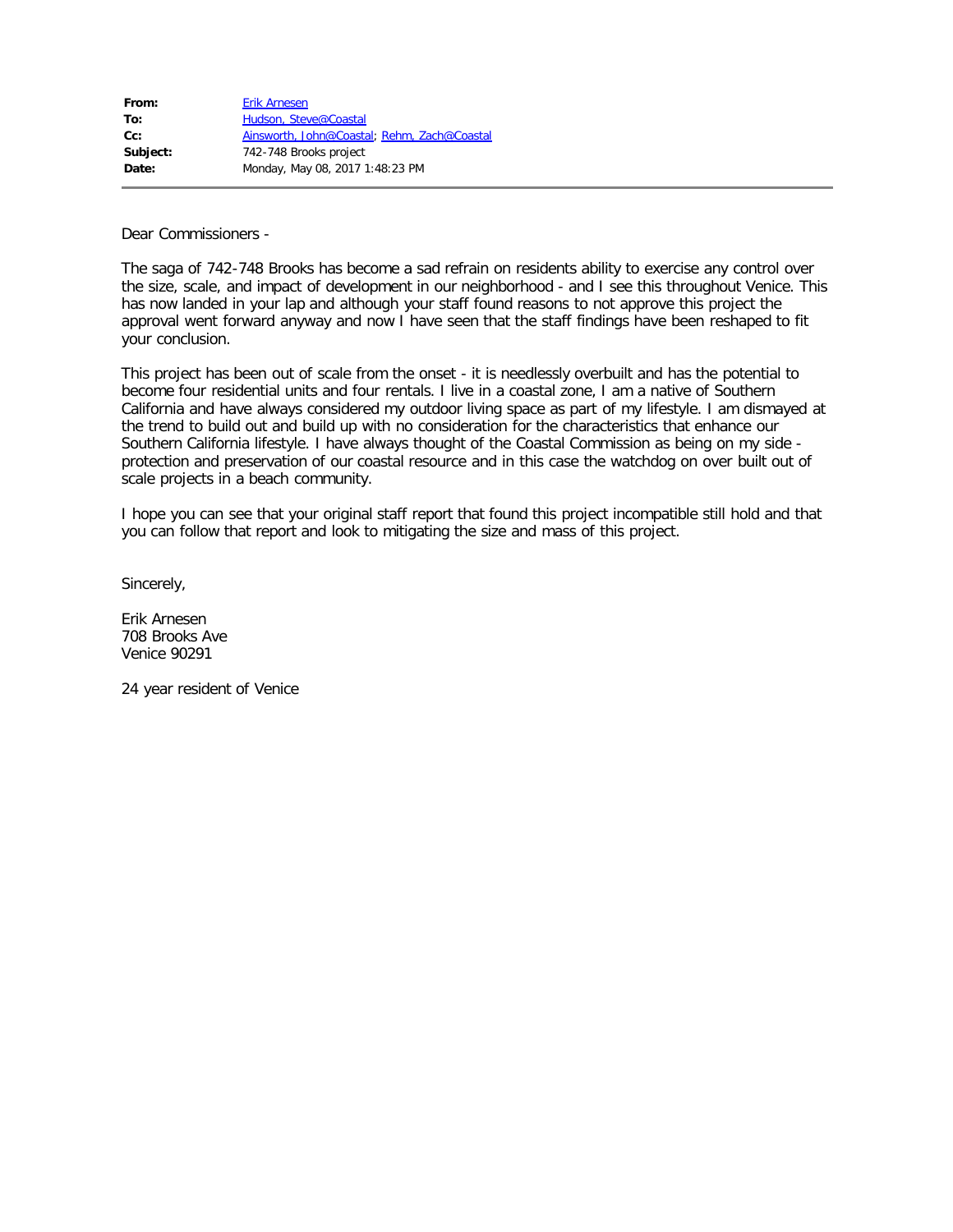| From:    | <b>MB. Boissonnault</b>          |
|----------|----------------------------------|
| To:      | Hudson, Steve@Coastal            |
| $Cc$ :   | Rehm. Zach@Coastal               |
| Subject: | 742-748 Brooks Ave. 90291        |
| Date:    | Monday, May 08, 2017 12:14:11 PM |

Dear Coastal Commission Member,

I am a neighbor of this and other horrendous properties you have deigned to pass thru

( 663 Brooks Ave. has destroyed our property @ 667 Brooks by being allowed to go almost 40 ft. high, over 7,000 sq. ft. and made by one of the worst developers presently allowed to operate in Venice, Lew Futterman.)

You have failed us miserably on our street in particular and have allowed these unscrupulous greed-mongers to manipulate the process that is supposed to protect our neighborhoods. These builders are being greenlit to go way over what is acceptable to the REST of the community & their big money must be making it easier to get their way with your board. There is no way you have our interests at heart if you are letting the 742 Brooks Ave. go forward in the proposed dimensions. Where do WE get heard? Where do WE get to say how the integrity of our home gets upheld? Do you have ANY of our interests in your minds? Please consider how you are having a complicit hand in the ruination of Oakwood in particular right now and please know that we find the ability of money & influence to sway your board to help in this destruction to be entirely unacceptable. We are asking you to deny any further permits to this developer.

Thank you for your time, MB. Boissonnault 667 Brooks Ave. #1 Venice CA 90291 310-721-0153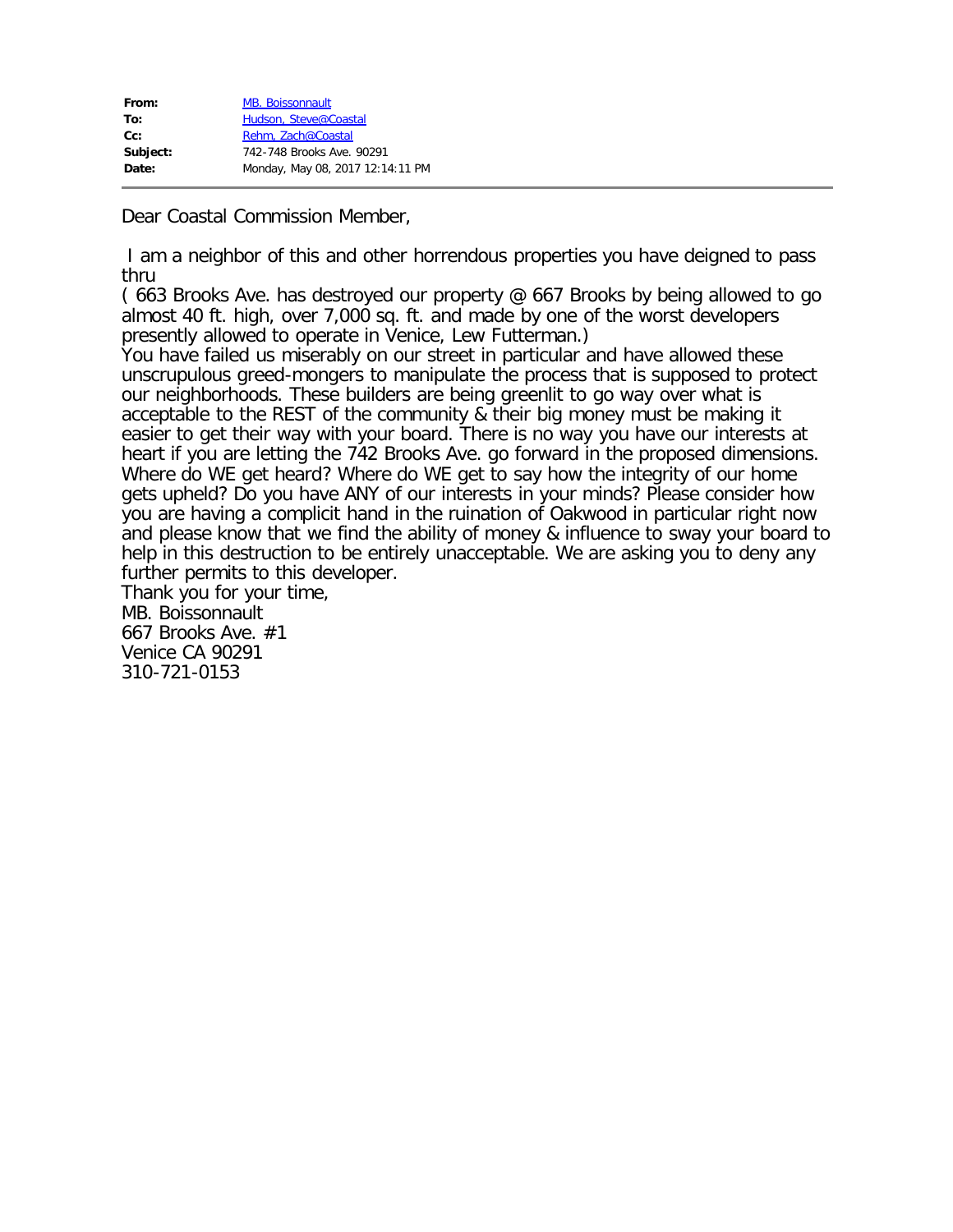Costal Commission:

Dear Sirs,

My family and neighbors are dumbfounded and angry to realize what this developer has done with his project. And the behavior and decisions revising the recommendations from staff by the commission are reprehensible. To go forward with this project demonstrates that developers have way too much influence on the commission. Do not forget the reason why the commission was established.

Disgusted,

Nicholas Mele

Nicholas Mele 701 Indiana ave Venice, CA 90291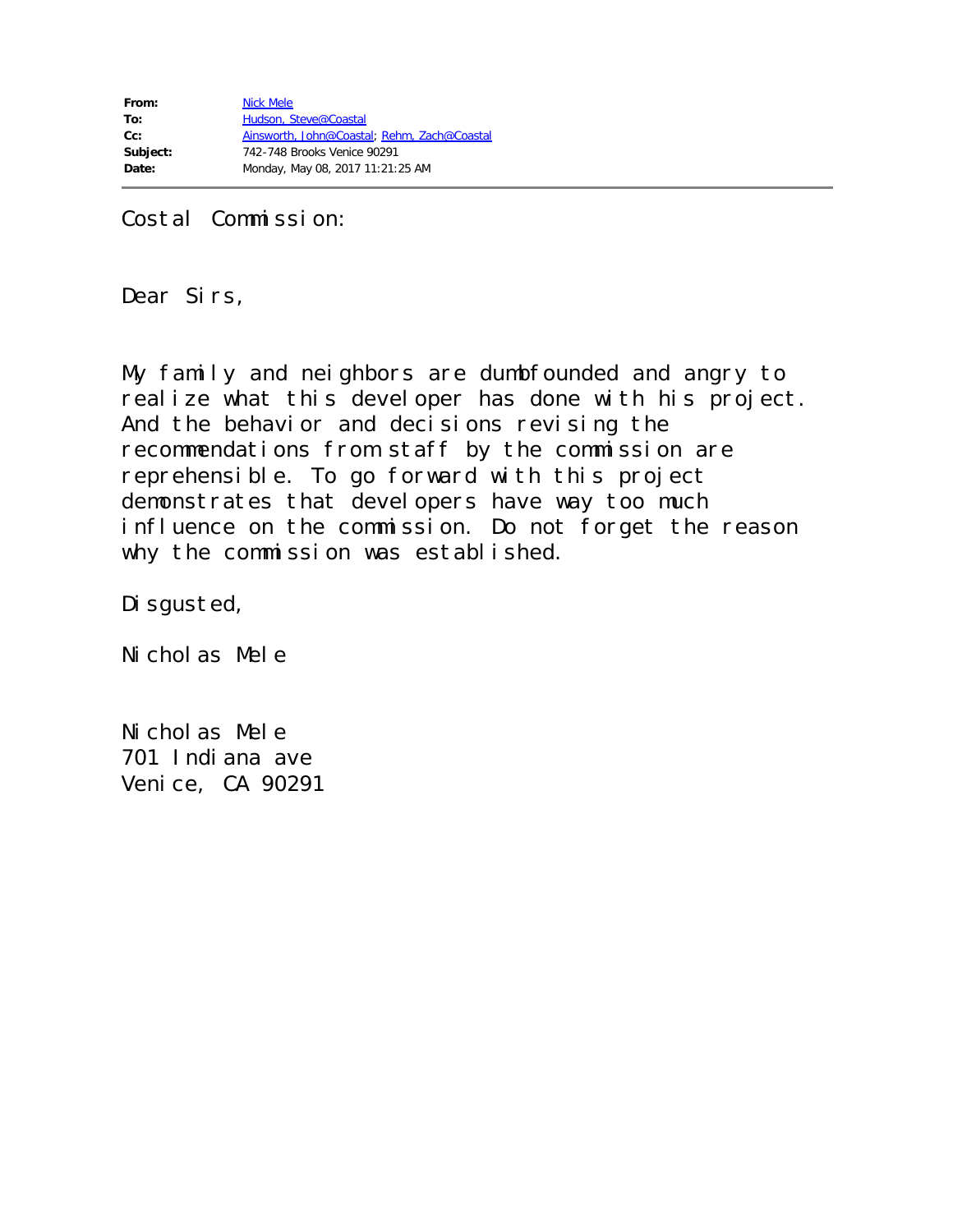| From:    | Laura Stoland                               |
|----------|---------------------------------------------|
| To:      | Hudson, Steve@Coastal                       |
| $Cc$ :   | Ainsworth, John@Coastal; Rehm, Zach@Coastal |
| Subject: | Re: 742-748 Brooks                          |
| Date:    | Monday, May 08, 2017 11:20:14 AM            |

To: Honorable Commissioners

Jack Ainsworth, Executive Director California Coastal Commission

Re: Opposition to revised findings A-5-VEN-16-0083 742-44-46-48 Brooks Avenue Venice

When we moved to Venice I was excited to take part in an active community dedicated to forming its future. I joined with other residents to try to help shape the growth of our neighborhood in a way that honored its past and made room for growth. I volunteered countless hours to participate on the Venice Neighborhood Council's Mass, Scale and Character Committee and felt proud to be part of a group of intelligent and engaged neighbors shaping the future of our community.

The actions of the governing bodies have caused me to all but give up my involvement. From what I have observed in this case and others, it seems the elected and appointed officials have chosen to listen to and respond to the needs of developers, who stand only to profit; rather than the residents of the neighborhood.

Residents give of our time and energy for the good of the neighborhood while developers are motivated by short-term financial gain. We rely on elected and appointed officials to protect us, we cannot afford to spend our days defending our neighborhood in a fight. We have jobs to go to, families to raise, lives to live. Unlike the developers, we do not stand to gain millions from the outcome.

I would have hoped the Commissioners would have listened to the neighborhood's concerns and desires for the direction of the place where we live. We are the STAKEHOLDERS. We shouldn't have to have legal battles to have our voices heard or our preferences for our own streets respected.

Please do the right thing and represent the community's wishes. Do not allow Lighthouse Properties to continue their projects and do not pass the other similar projects currently seeking approval. There is room for healthy growth without exploitation.

Sincerely, Laura Stoland 721 Brooks Avenue Venice, CA 90291 (347) 526-7508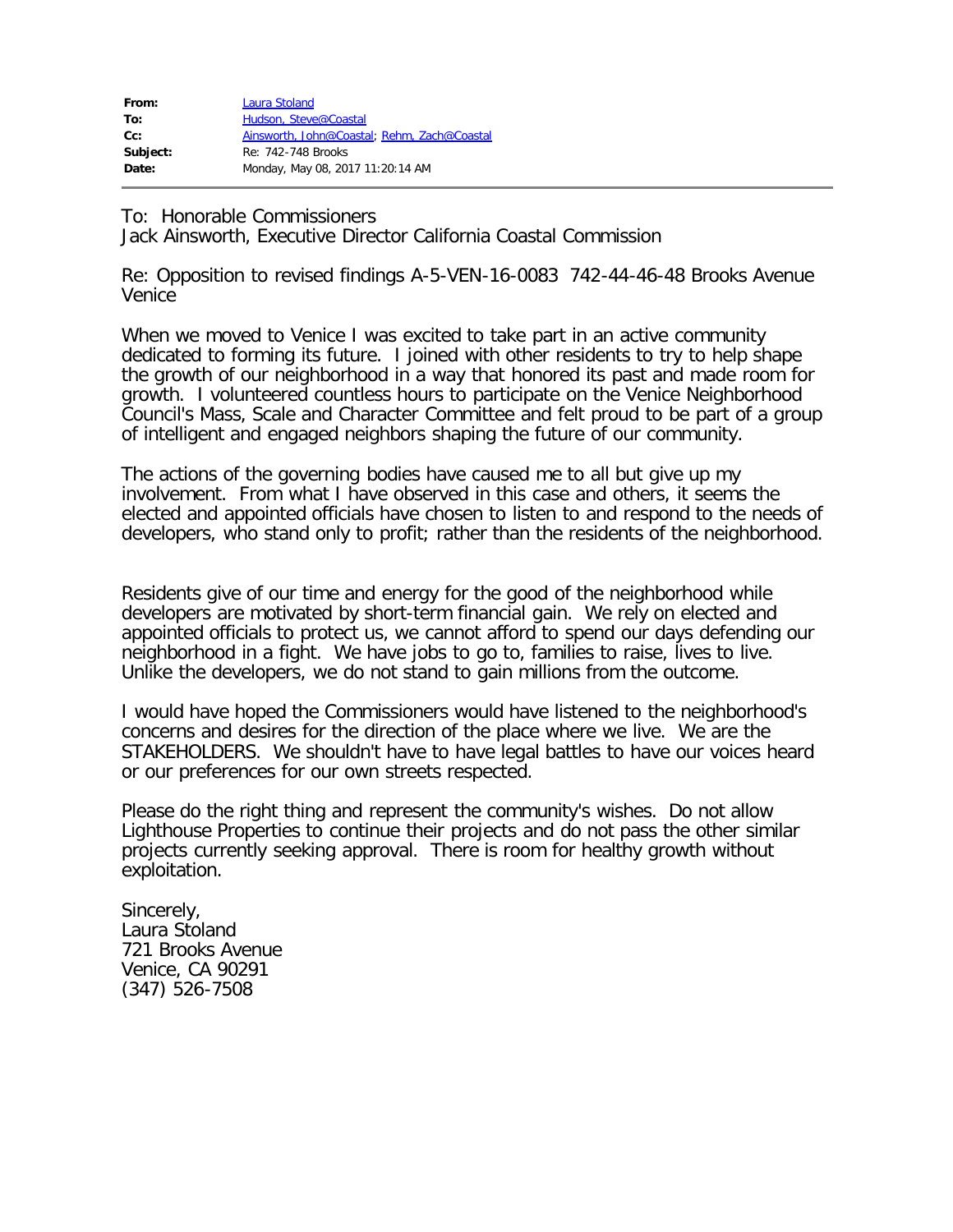**Via email: Steve.Hudson@coastal.ca.gov**

**Honorable Commissioners Jack Ainsworth, Executive Director California Coastal Commission 45 Fremont Street, #2000 S.F., CA 94105**

**OPPOSITION to Revised Findings A-5-VEN-16-0083 742-744-746-748 Brooks Ave, Venice**

**Dear Commissioners and Jack,**

**We are shocked to have received a copy of the "revised" findings presented to you by staff for the 742-748 Brooks Ave development ("Project"). As an agency that exists in order to protect the Coastal Zone, including visual resources and the character of Coastal neighborhoods, you have been put into a disgraceful position by this project applicant and his representatives.**

**Simply put, these newly "revised" findings make a mockery of the Coastal Commission's review process. How can this Commission be comfortable that just a few months ago staff prepared a 301-page report outlining in precise detail the aspects of this Project that are not compatible and do not conform with the Coastal Act, and yet today is presenting you with an exact opposite conclusion simply with the addition of a couple of very minor changes/nonspecific sentences? The proposed changes to the findings are not minor details, but rather they fundamentally flip staff's report on its head. Suddenly, the exact same aspects of the Project that were blatantly determined to be incompatible with the character of the surrounding area, have now become compatible?**

**No real changes have been made to the Project plans. This action is nothing more than an artificial attempt to support your December decision, but it is based on absolutely no facts. None of the additions to the findings presented before you were discussed at the original Coastal Commission hearing. Staff never presented any of them. Their additions now, after**